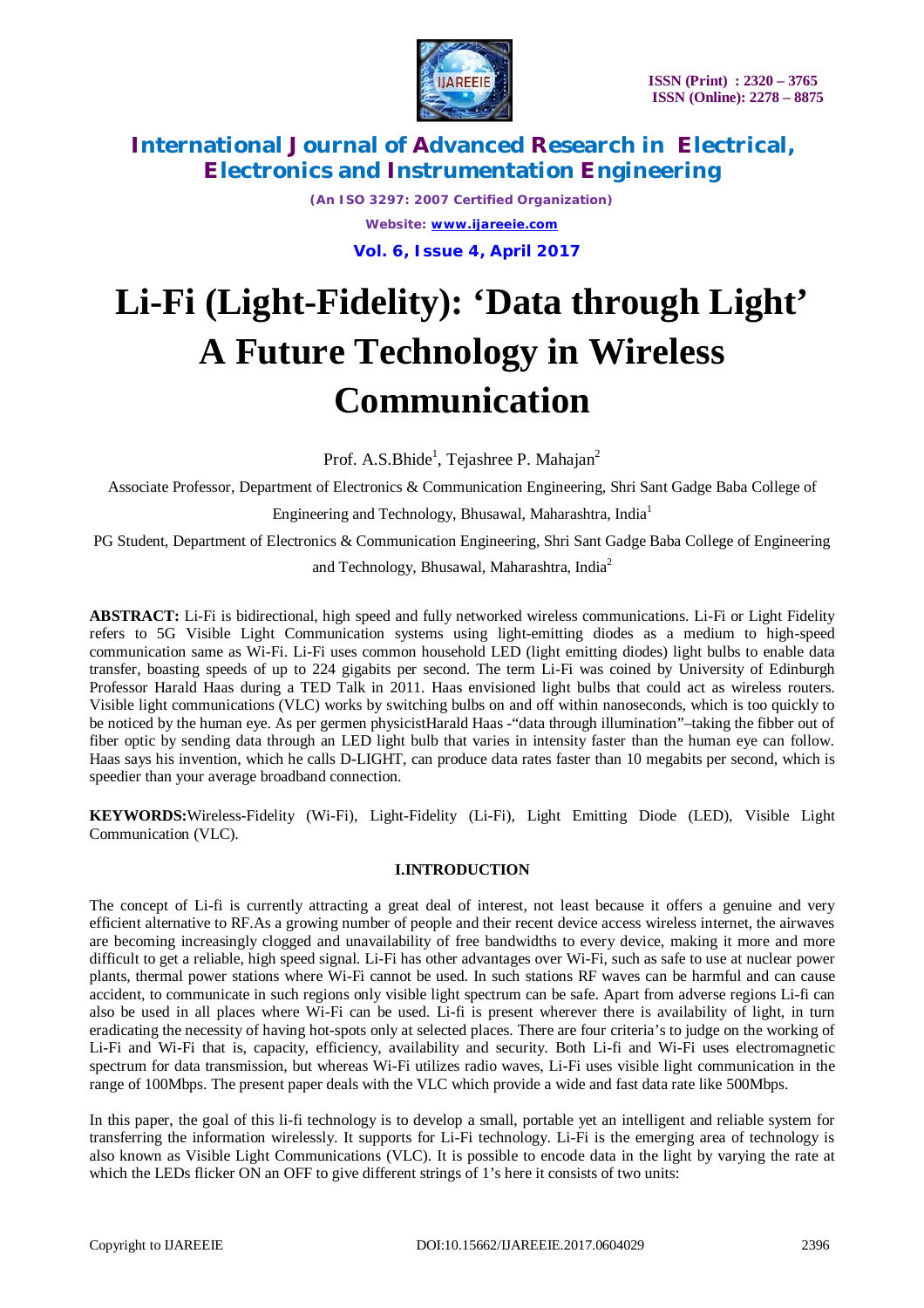

*(An ISO 3297: 2007 Certified Organization) Website: [www.ijareeie.com](http://www.ijareeie.com)*  **Vol. 6, Issue 4, April 2017**

#### 1. Transmitter unit

2. Receiver unit

The LED's are acting as a transmitter unit fitted to the wall/ceiling. This LED's are driven by microcontroller. In the transmitter the modulated information can be collected through LED matrix. The receiver unit which consist a Li-Fi sensor demodulates the encoded binary data and generate original data. The receiver unit consist a photo transistor which receives the information from the LED matrix connected to the transmitter. The information is stored in the microcontroller and can be sent to PC using a simple protocol of serial communication and 0's. The modulation is so fast that the human eye doesn't notice. LEDs' ability to transfer information signals over light makes it a very good communication medium. Point-to-point links between handheld terminals rely on there being 'sufficient' alignment between the two ends of the link. Using visible light allows the user to be involved in this, allowing smaller beam divergence, and therefore lower path loss. Communications between two peripherals are described in, and it may be possible to create very high bandwidth links for secure media downloading using similar techniques.



## **II.LITERATURE SURVEY**

Motivated by the looming radio frequency (RF) spectrum crisis, the aims at demonstrating that optical wireless communication (OWC) has now reached a state where it can demonstrate that it is a viable and matured solution to this fundamental problem. In particular, for indoor communications where most mobile data traffic is consumed, light fidelity (Li-Fi) which is related to visible light communication (VLC) offers many key advantages, and effective solutions to the issues that have been posed in the last decade [5]. A novel Gigabit Bit Rate VLC system is described. The VLC system is consist of a high throughput Visible Light Communication front-end circuit that enables Gigabit datarate transmission over free space as well as a new Gigabit VLC baseband system was introduced to enable parallel processing and increase power efficiency at high data rates.The Gigabit LDPC channel coding architecture scheme for achieving Gigabit VLC connectivity was described. The VLC system was compared to other short range communication techniques. Special consideration was given to the different interferences introduced in the free space channel. Lab test results were shown for the Gigabit VLCFront-end at 540 Mbps and 1080 Mbps using existing off-the shelf optical/electrical components such as a single channel Gigabit Laser Diode and Fiber Optic photodiode [5]. AsA promising complementary technology to alleviate shortage of wireless spectrum resources, visible light communication (VLC) has gained great attention from the world. Basically, VLC system mainly uses light emitting diode (LED) as the light emitting source with photodiode (PD) as the receiver. Since PD has a higher modulation bandwidth and larger linearity range compared with LED, the nature of LED becomes the bottleneck of the transmission rate of the VLC system, such as limited modulation bandwidth, frequency-selectivity and nonlinear response [7]. Li-Fi comprises a wide range of frequencies and wavelengths, from the infrared through visible and down to the ultraviolet spectrum. It includes sub-gigabit and gigabit-class communication speeds for short, medium and long ranges, and unidirectional and bidirectional data transfer using line-of-sight or diffuse links, reflections and much more. It is not limited to LED or laser technologies or to a particular receiving technique. Li-Fi is a framework for all of these providing new capabilities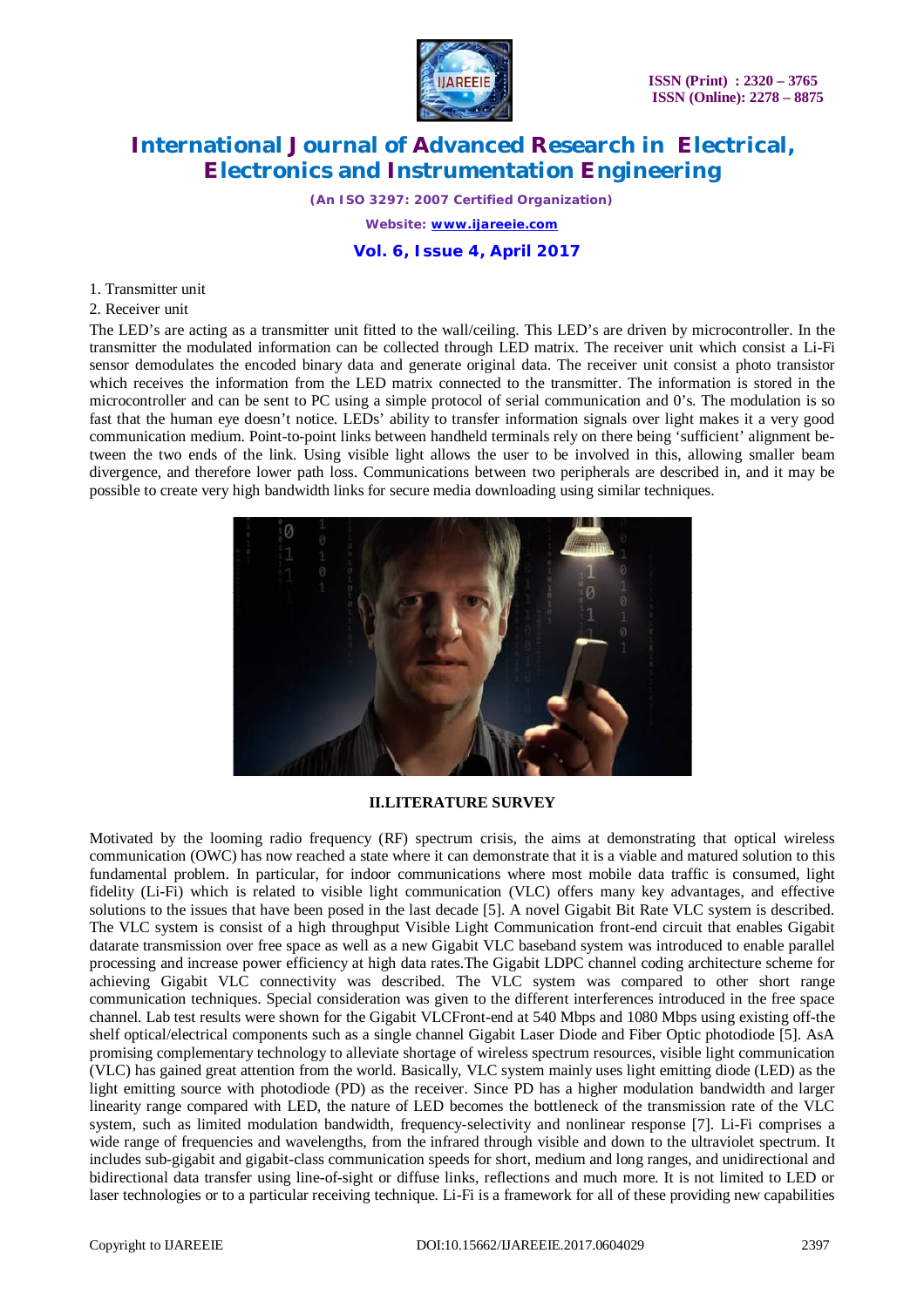

*(An ISO 3297: 2007 Certified Organization)*

*Website: [www.ijareeie.com](http://www.ijareeie.com)*

## **Vol. 6, Issue 4, April 2017**

to current and future services, applications and end users [8].If his technology can be put into practical use, every bulb can be used something like a Wi-Fi hotspot to transmit wireless data and we will proceed toward the cleaner, greener, safer and brighter future. The concept of Li-Fi is currently attracting a great deal of interest, not least because it may offer a genuine and very efficient alternative to radio-based wireless. As a growing number of people and their many devices access wireless internet, the airwaves are becoming increasingly clogged, making it more and more difficult to get a reliable, high-speed signal. This may solve issues such as the shortage of radio-frequency bandwidth and also allow internet where traditional radio based wireless isn't allowed such as aircraft or hospitals. One of the shortcomings however is that it onlywork in direct line of sight [9].

### **Resent Trend and Literature Survey:**

### **Comparison Table:**

| <b>Feature</b>                        | Wi-Max<br>(802.16a)                       | Wi-Fi<br>(802.11b)                        | Wi-Fi<br>(802.11a/g)                   |
|---------------------------------------|-------------------------------------------|-------------------------------------------|----------------------------------------|
| <b>Primary</b><br><b>Application</b>  | <b>Broadband Wireless</b><br>Access       | <b>Wireless LAN</b>                       | <b>Wireless LAN</b>                    |
| <b>Frequency Band</b>                 | Licensed/Unlicensed<br>2 G to 11 GHz      | 2.4 GHz ISM                               | $2.4$ GHz ISM $(g)$<br>5 GHz U-NII (a) |
| <b>Channel</b><br><b>Bandwidth</b>    | Adjustable<br>1.25 M to 20 MHz            | $25$ MHz                                  | $20$ MHz                               |
| <b>Half/Full Duplex</b>               | Full                                      | Half                                      | Half                                   |
| <b>Radio Technology</b>               | <b>OFDM</b><br>(256-channels)             | Direct Sequence<br><b>Spread Spectrum</b> | <b>OFDM</b><br>$(64$ -channels)        |
| <b>Bandwidth</b><br><b>Efficiency</b> | $\epsilon = 5$ bps/Hz                     | $\epsilon$ =0.44 bps/Hz                   | $\epsilon$ =2.7 bps/Hz                 |
| <b>Modulation</b>                     | BPSK, QPSK,<br>16-, 64-, 256-QAM          | <b>QPSK</b>                               | BPSK, QPSK,<br>16-, 64-QAM             |
| <b>FEC</b>                            | <b>Convolutional Code</b><br>Reed-Solomon | None                                      | Convolutional Code                     |
| <b>Encryption</b>                     | Mandatory-3DES<br><b>Optional-AES</b>     | Optional-RC4<br>(AES in 802.11i)          | Optional-RC4<br>(AES in 802.11i)       |
| <b>Mobility</b>                       | Mobile Wi-Max<br>(802.16e)                | In development                            | In development                         |
| <b>Mesh</b>                           | Yes                                       | Vendor<br>Proprietary                     | Vendor Proprietary                     |
| <b>Access Protocol</b>                | Request/Grant                             | <b>CSMA/CA</b>                            | <b>CSMA/CA</b>                         |

LI-FI is a term of one used to describe visible light communication technology applied to high speed wireless communication. It acquired this name due to the similarity to WI-FI, only using light instead of radio. WI-FI is great for general wireless coverage within buildings, and li-fi is ideal for high density wireless data coverage in confined area and for relieving radio interference issues, so the two technologies can be considered complimentary.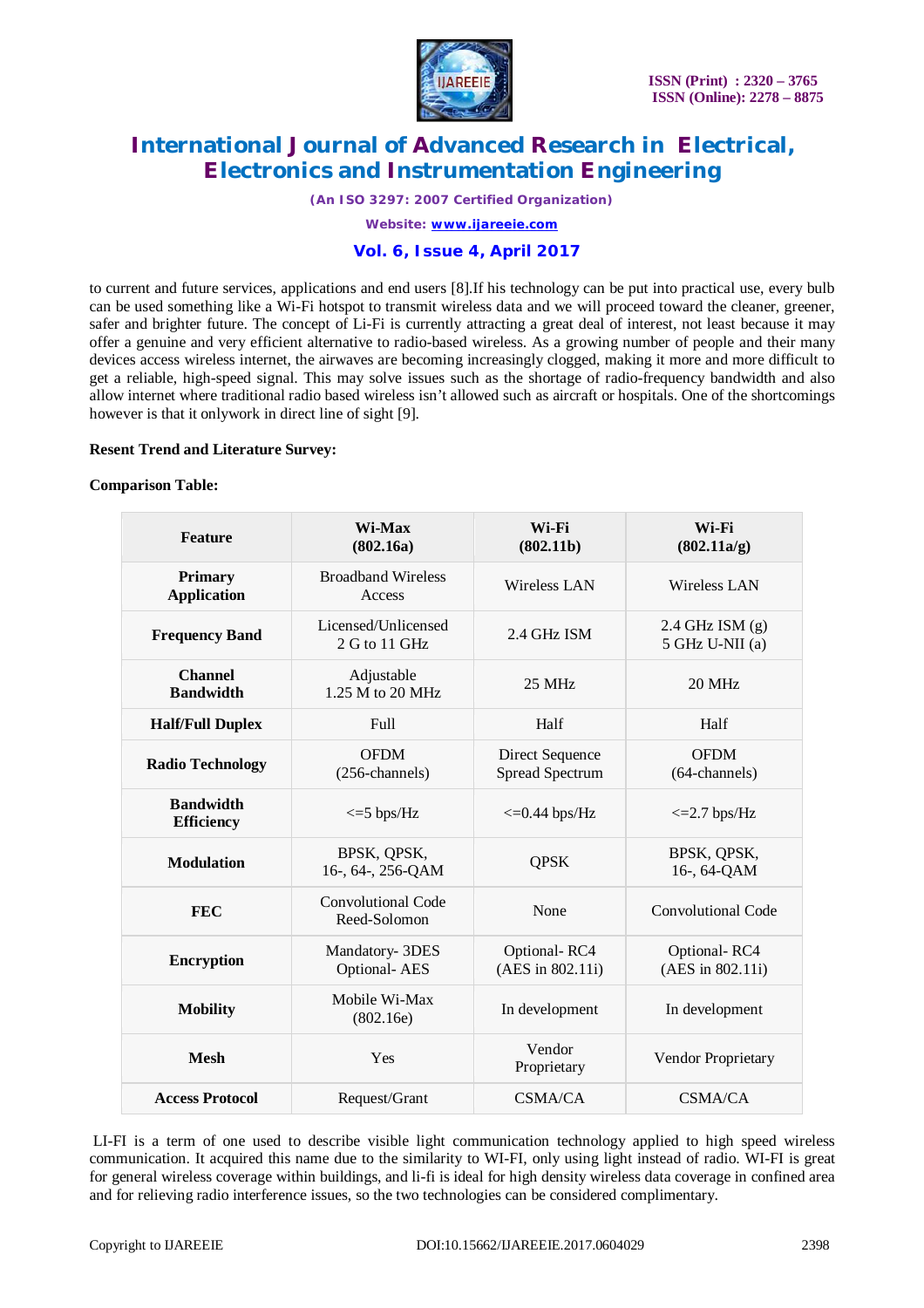

*(An ISO 3297: 2007 Certified Organization)*

*Website: [www.ijareeie.com](http://www.ijareeie.com)*

## **Vol. 6, Issue 4, April 2017**

| Technology                                       | Speed         | Data density    |
|--------------------------------------------------|---------------|-----------------|
| Wireless (current)                               |               |                 |
| <b>TERME</b><br>$Wi-Fi =$<br>802.11 <sub>n</sub> | 150 Mbps      | ∗               |
| <b>Bluetooth</b>                                 | 3 Mbps        | $\Rightarrow c$ |
| <b>IrDA</b>                                      | <b>4 Mbps</b> | ***             |
| Wireless (future)                                |               |                 |
| WiGig                                            | 2 Gbps        | **              |
| Giga-IR                                          | 1 Gbps        | ***             |
| Li-Fi                                            | $>1$ Gbps     | ****            |

Table 1.Comparison between current and future wireless

The table also contains the current wireless technologies that can be used for transferring data between devices today, i.e. Wi-Fi, Bluetooth and IrDA. Only Wi-Fi currently offers very high data rates. The IEEE 802.11.n in most implementations provides up to 150Mbit/s (in theory the standard can go to600Mbit/s) although in practice you receive considerably less than this. Note that one out of three of these are an optical technology.

## **III.SYSTEM MODEL**



Fig.1 Architecture of Li-Fi System

## **Working Operation:**

Working operation is very simple, if the LED is on, you transmit a digital 1, if it's off you transmit a 0. The LEDs can be switched on and off very quickly, which gives nice opportunities for transmitting data. Hence all that is required is some LEDs and a controller that code data into those LEDs. We have to just vary the rate at which the LED's. Flicker depending upon the data we want to encode. Thus every light source will works as a hub for data transmission. On one end all the data on the internet will be streamed to a lamp driver when the LED is turned on the microchip converts the digital data in form of light. A light sensitive device (photo detector) receives the signal and converts it back into original data. This method of using rapid pulses of light to transmit information wirelessly is technically referred as Visible Light Communication.

## **Visible light communication (VLC)-"A potential solution to the global wireless spectrum shortage"**

Li-fi can deliver internet access 100 times faster than traditional Wi-Fi, offering speeds of up to 1Gbps (gigabit per second). It requires a light source, such as a standard LED bulb, an internet connection and a photo detector. Light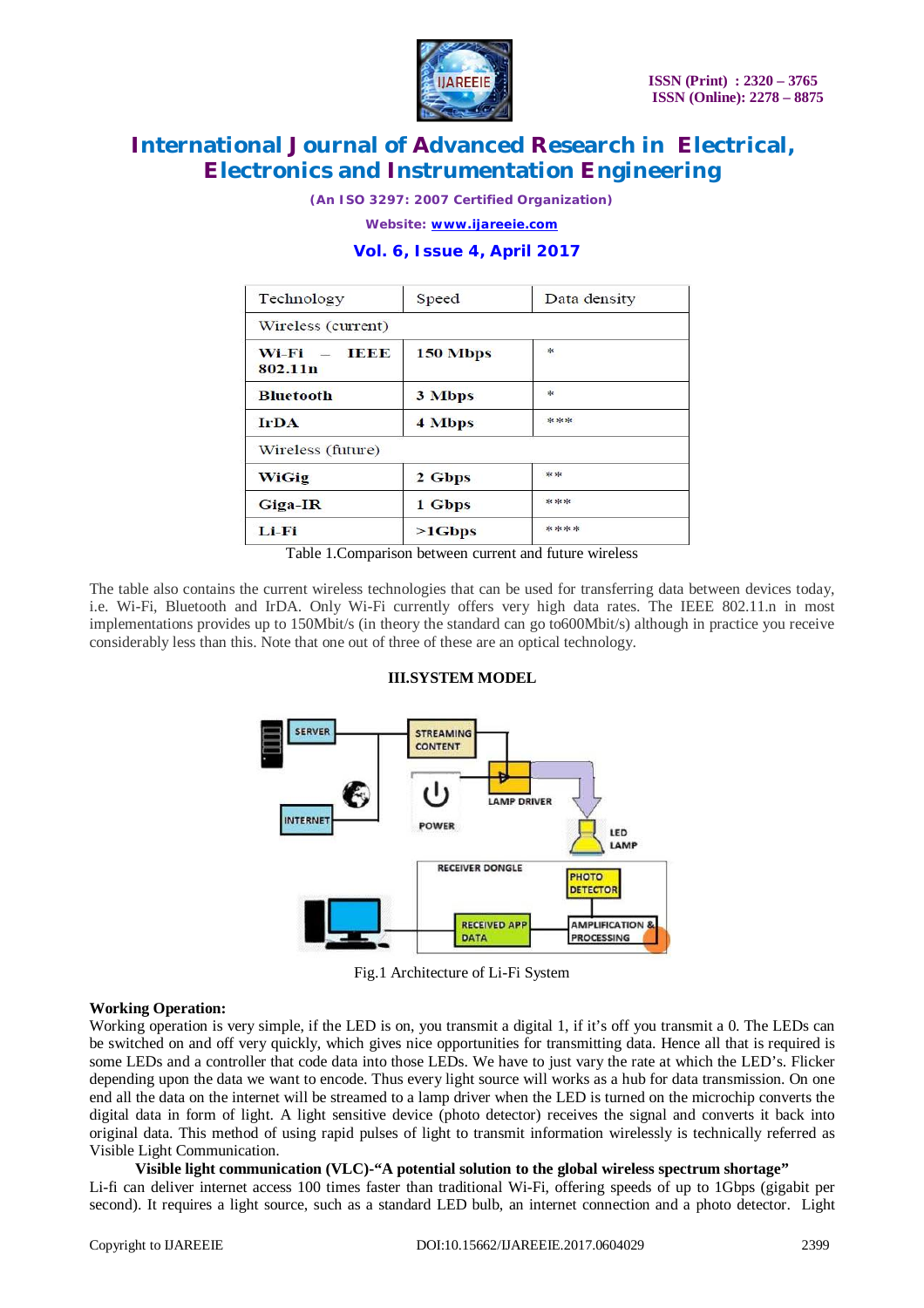

*(An ISO 3297: 2007 Certified Organization)*

*Website: [www.ijareeie.com](http://www.ijareeie.com)*

## **Vol. 6, Issue 4, April 2017**

bulbs could offer a new way of delivering data.It used a li-fi enabled light bulb to transmit data at speeds of 1Gbps. Laboratory tests have shown theoretical speeds of up to 224Gbps. It was tested, to allow workers to access the internet and in an industrial space, where it provided a smart lighting solution.

#### How li-fi sends data



Prof Haas described a future when billions of light bulbs could become wireless hotspots.His talk, which has now been watched nearly two million times, showed an LED lamp streaming video.One of the big advantages of li-fi is the fact that, unlike Wi-Fi, it does not interfere with other radio signals, so could be utilized on aircraft and in other places where interference is an issue. While the spectrum for radio waves is in short supply, the visible light spectrum is 10,000 times larger, meaning it is unlikely to run out any time soon.But the technology also has its drawbacks - most notably the fact that it cannot be deployed outdoors in direct sunlight, because that would interfere with its signal. Neither can the technology travel through walls so initial use is likely to be limited to places where it can be used to supplement Wi-Fi networks, such as in congested urban areas or places where Wi-Fi is limited, such as hospitals.

#### **IV. FUTURE SCOPE**

Li-Fi is certainly not useless, but it has certain inherent limits for the technology. Li-Fi may not be able to replace conventional radios altogether, but it could turbo charge the development of wireless television and make it easier to throw a wireless signal across an entire house. At present, finding the ideal position for a wireless router is something of a divine art. If the signal could be passed via VLC from Point A to Point B inside a home, small local routers at both points could create local fields with less chance of overlapping and interfering with each other. Large scale areas that are saturated with radio signals or that doesn't permit them for security reasons could use Li-Fi as an alternate highspeed wireless network solution. It can be used in petroleum or chemical plants where other transmission or frequencies could be hazardous. The remote control devices under the ocean: radio wave doesn't work there. Petrochemical plants: radio wave data transmission is not secured there. Hospitals: for medical purpose. Street lights, traffic signals: for traffic update. Aircraft cabins: for emergency conversations.

#### **Features:**

- Transmit data serially at 57600 baud rate.
- Distance of 1 feet to 10 feet can be achieved.
- No effect on human health.
- Highly secure compared to Wi-Fi.
- High data density because visible light can be well contained.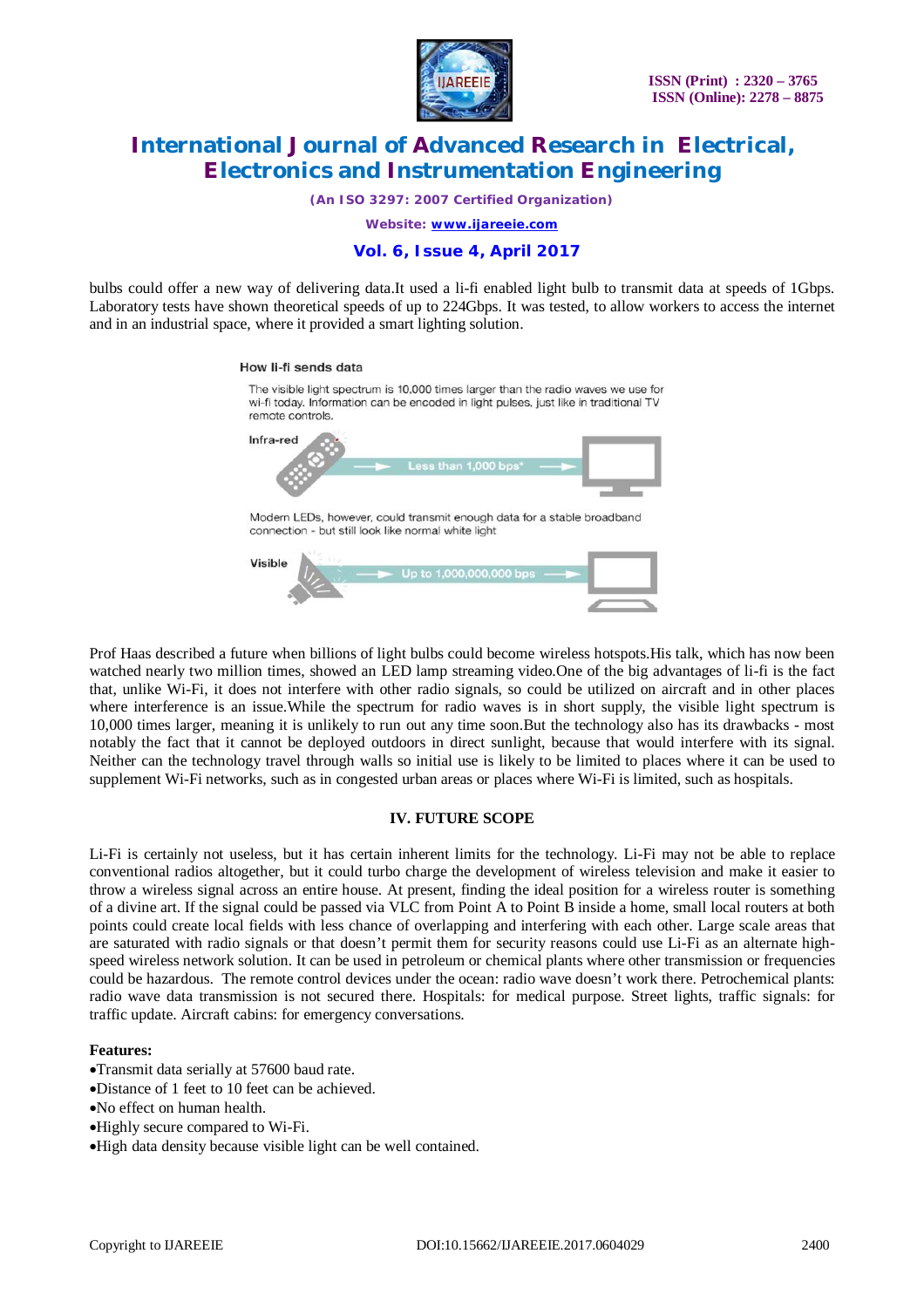

*(An ISO 3297: 2007 Certified Organization)*

*Website: [www.ijareeie.com](http://www.ijareeie.com)*

 **Vol. 6, Issue 4, April 2017**

## **V.EXPECTED RESULT AND CONCLUSION**

#### **Expected result**

Using visible light communication we can transmit the data through light and receive the data at receiver side. **Conclusion**



**Y-Axis to represent Technology** 

From this 5G Li-Fi technology, we can see that the Li-Fi is an advanced approach on design, having the best ever design of internet by largely reducing the size of device which transfers data. The possibilities are numerous and can be explored further. If his technology can be put into practical use, every bulb can be used something like a Wi-Fi hotspot to transmit wireless data and we will proceed toward the cleaner, greener, safer and brighter future. The concept of Li-Fi is currently attracting a great deal of interest, not least because it may offer a genuine and very efficient alternative to radio-based wireless. As a growing number of people and their many devices access wireless internet, the airwaves are becoming increasingly clogged, making it more and more difficult to get a reliable, high-speed signal. This may solve issues such as the shortage of radio-frequency bandwidth and also allow internet where traditional radio based wireless isn't allowed such as aircraft or hospitals. One of the shortcomings however is that it only work in direct line of sight.

#### **REFERENCES**

- [1] JyotiRani,PrernaChauhan,RitikaTripathi," Li-Fi (Light Fidelity)-The future technology In Wireless communication," International Journal of Applied Engineering Research, Vol.7 No.11 (2012).
- [2] DobroslavTsonev, Stefan Videv and Harald Haas., "Light Fidelity (Li-Fi): Towards All-Optical Networking," IEEE Commun. Mag., vol. 46, pp. 50–55, Apr. 2008.
- [3] DhakaneVikasNivrutti, Ravi RamchandraNimbalkar, "Light-Fidelity: A Reconnaissance of Future Technology," International Journal of Advanced Research in Computer Science and Software Engineering, Volume 3, Issue 11,November 2013, pp. 753-756.
- [4] RevathiGanesan, "Li-Fi Technology in Wireless Communication," International Journal & Magazine of Engineering, Technology, Management And Research.
- [5] Philips Creates Shopping Assistant with LEDs and Smart Phone, IEEE Spectrum, 18 February 2014, Martin LA Monica
- [6] Azhar, A., Tran, T., and O'Brien, D., "A Gigabit/s Indoor Wireless Transmission Using MIMO-OFDM Visible-Light Communications," IEEE Photonics Technology Letters 25, 171–174 (Jan.15 2013).
- [7] Tsonev, D., Sinanovi´c, S., and Haas, H., "Novel Unipolar Orthogonal Frequency Division Multiplexing (U-OFDM) for Optical Wireless," in [Proc. of the Vehicular Technology Conference (VTC Spring)], IEEE, IEEE, Yokohama, Japan (May 6–9 2012).
- [8] Khalid, A. M., Cossu, G., Corsini, R., Choudhury, P., and Ciaramella, E., "1-Gb/s Transmission Over a Phosphorescent White LED by Using Rate-Adaptive Discrete Multitone Modulation," IEEE Photonics Journal 4, 1465–1473 (Oct. 2012).
- [9] Harald, B., Nikola, S., Dobroslav, T., Stefan, V., and Harald, H., "VLC: BeyondPoint-to-Point Communication," IEEE Communications Magazine pre-print available at[:http://www.eng.ed.ac.uk/drupal/hxh/publications/](http://www.eng.ed.ac.uk/drupal/hxh/publications/) (2014).
- [10] Fakidis, J., Tsonev, D., and Haas, H., "A Comparison Between DCO-OFDMA and Synchronous One- dimensional OCDMA for OpticalWireless Communications," in [Proc. of the IEEE International Symposium on Personal, Indoor and Mobile Radio Communications (PIMRC 2013)], IEEE, IEEE, London, UK (Sept. 8–11, 2013).
- [11] Lee, S. C. J., Randel, S., Breyer, F., and Koonen, A. M. J., "PAM-DMT for Intensity-Modulated and Direct-Detection Optical Communication Systems," IEEE Photonics Technology Letters 21, 1749–1751 (Dec. 2009).